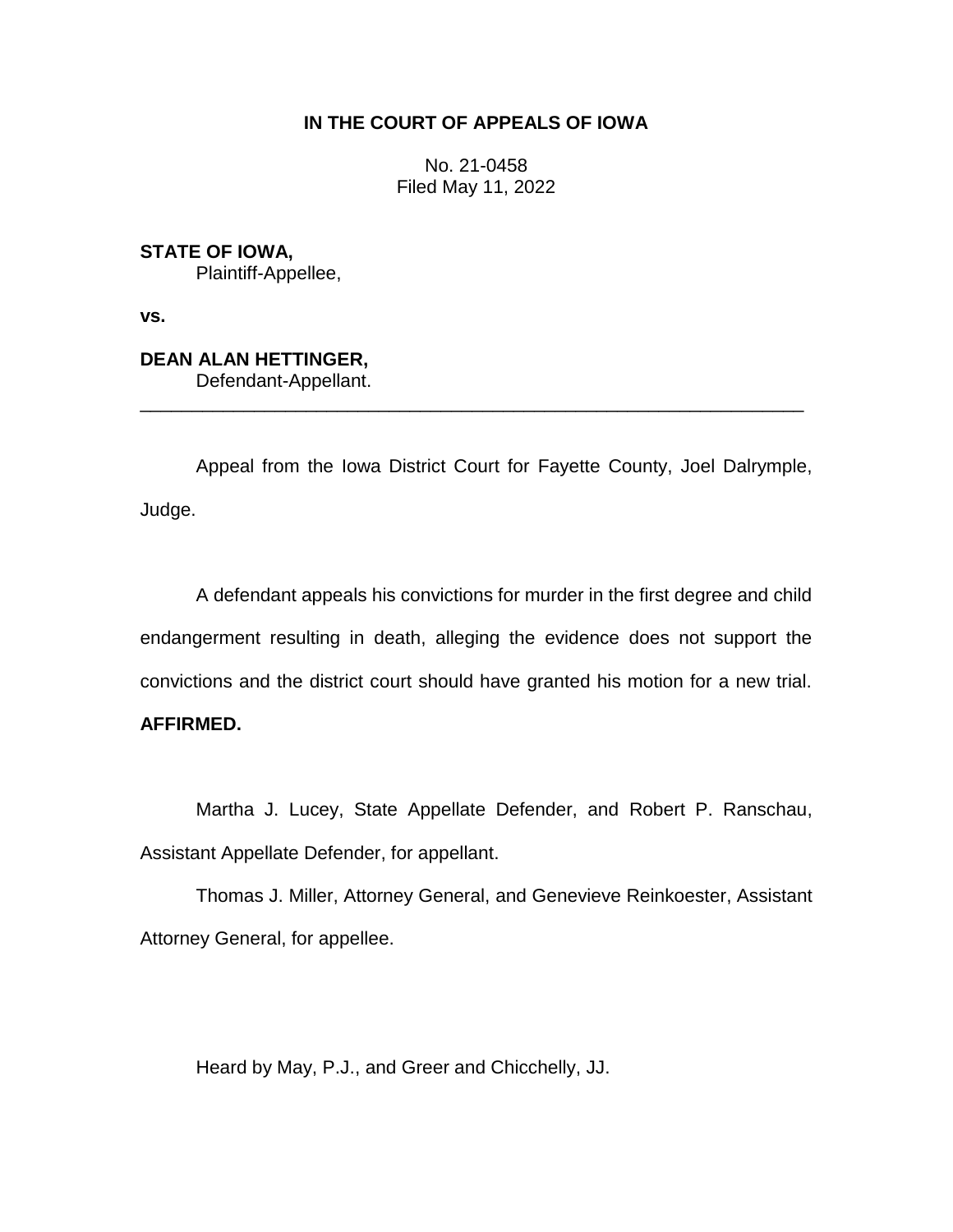### **CHICCHELLY, Judge.**

Dean Hettinger appeals his convictions for murder in the first degree and child endangerment resulting in death, in violation of Iowa Code sections 707.2(1)(e) and 726.6(4) (2018). He alleges the evidence does not support the convictions and the district court should have granted his motion for a new trial. Because we find substantial evidence supports the convictions and the district court did not abuse its discretion, we affirm.

#### *I. Background Facts and Proceedings.*

This case involves the tragic death of an infant, H.S., by unnatural causes. H.S. was born in early April 2018 with methamphetamine in his system. After spending the first nine days of his life in the NICU, H.S. went home with his aunt Alicyn Kane. Because of her drug use, H.S.'s mother Amanda Smith (Kane's halfsister) was not allowed to be alone with her son. Kane resided with her boyfriend (defendant Hettinger) and the pair's six-month-old son, B.H. After H.S. went home, Smith also spent significant time in the household. Smith typically rotated between staying three or four days each with Kane and with her aunt in another nearby town. The plan was for H.S. to stay with Kane and Hettinger until Smith could be admitted to a rehabilitation facility where children were permitted.

Despite his initial NICU stay, H.S. presented as a healthy baby for the next couple weeks of his life. He did tend to spit up more than usual, and this caused Kane to bring him to the Emergency Room on two occasions—April 15 and 23. However, doctors and nurses confirmed at both visits that H.S. was healthy and did not need to be at the ER. They provided education on alternative feeding options to help with the spitting up. They also confirmed at trial that H.S. showed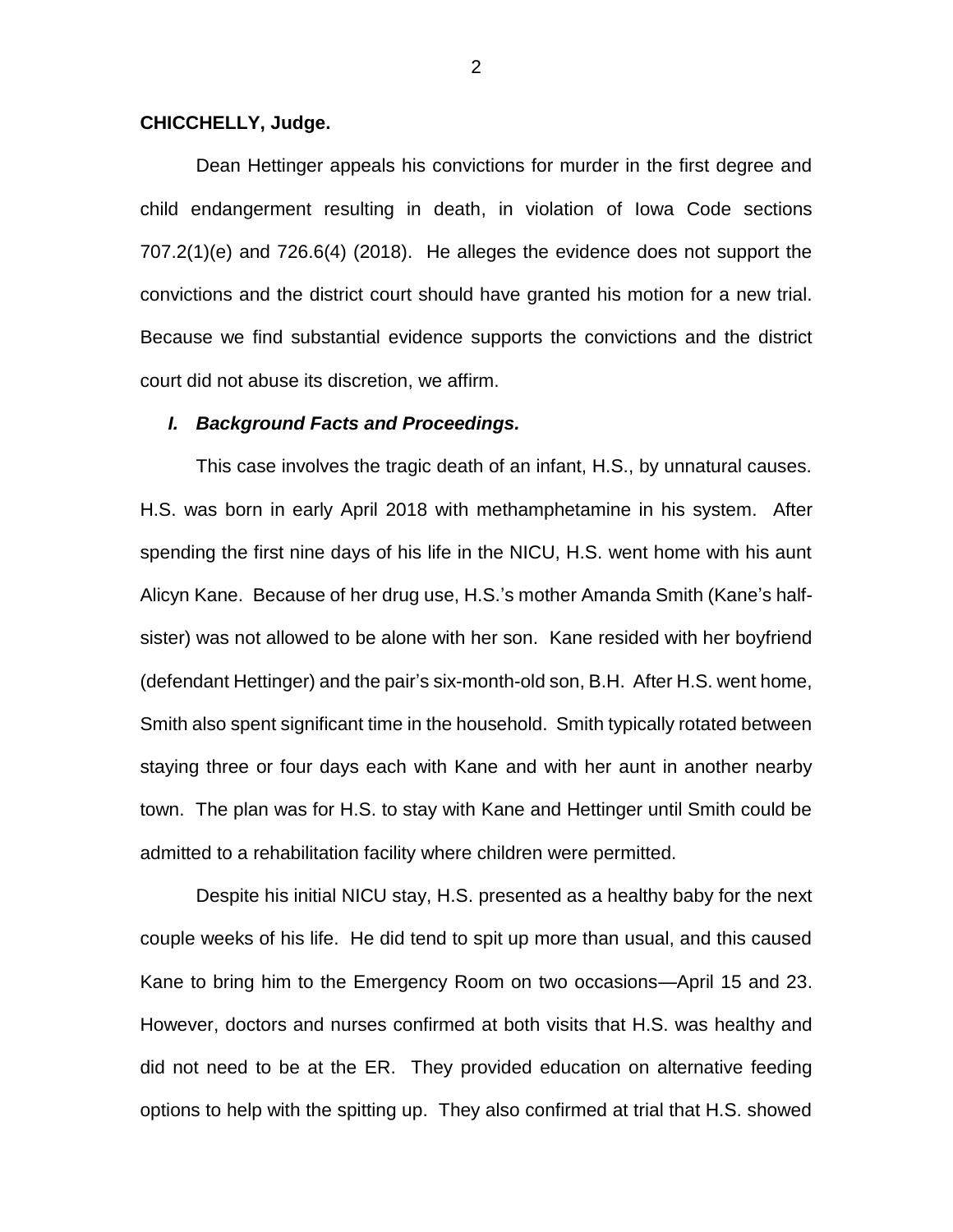no signs of methamphetamine withdrawal or physical abuse on either of these occasions. However, Hettinger and Kane argued in front of the examining nurse about being tired and loss of sleep.

The introduction of H.S. and Smith into the household caused tension in Hettinger and Kane's relationship. Hettinger expressed dissatisfaction with Smith's lack of physical and financial support for her child. On April 25, he complained via text message to Kane that Smith slept all day while H.S. cried all day and that he would not spend money on H.S. Hettinger was unemployed and was generally responsible for watching over both B.H. and H.S. during the day while Kane worked full-time at a daycare. In the evenings after work, Kane would typically take both children to her father's house nearby. During the last week of April, it was determined that Smith would not be getting admitted to the rehabilitation center as quickly as anticipated, so H.S. would need to stay a bit longer. The exact timeline was uncertain. Kane had expressed interest in adopting H.S. if long-term plans for reunification did not work out.

On April 26, Kane began taking B.H. to the daycare where she worked, so Hettinger was only caring for H.S. during the day. Smith's car broke down that morning on her way to her aunt's house. Hettinger and his friend Dwight Fratzke gave Smith a ride and moved the car. Smith did not return to Hettinger and Kane's home that week. That evening, Hettinger and Kane argued over text. Kane told Hettinger to leave for the night and stay with his mom. Hettinger refused to do so. Later, Hettinger texted Kane, "I might need to go to the hospital tonight . . . pretty sure I just OD'ed." When Kane did not immediately respond, Hettinger texted, "I'm so glad you don't care. Thank you." The pair continued arguing and concluded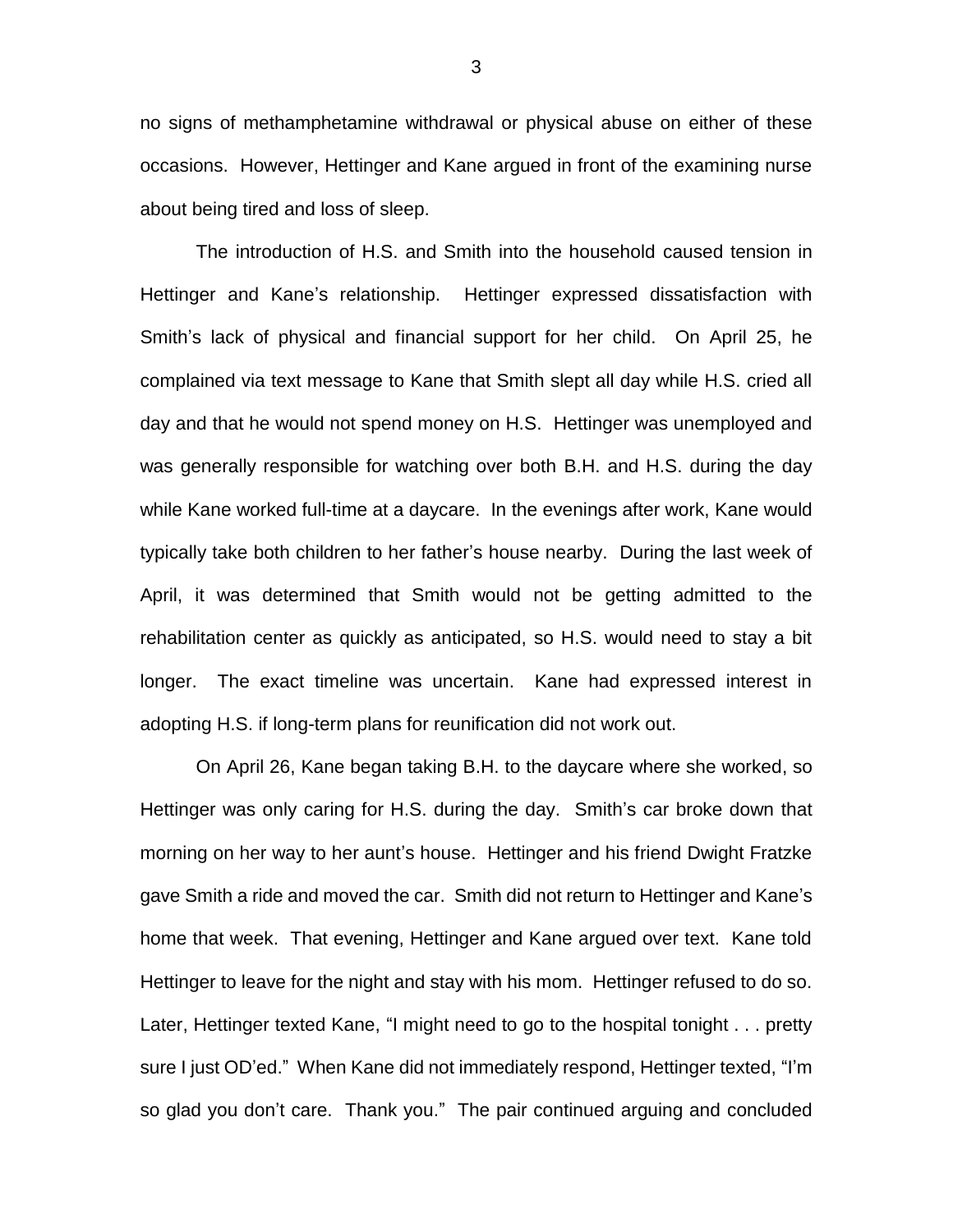with Hettinger stating, "you're leaving and moving out over me not wanting to spend my every waking moment with your sister and [H.S.]."

Kane testified that H.S. appeared normal and "just fine" before she left for work the next morning. Later, Hettinger texted that H.S. was out of food and that he was at Kane's workplace. Kane refused to see Hettinger but told him to go into B.H.'s daycare room to get food. They continued arguing via text, and Kane told Hettinger to transfer the truck into his name by Tuesday. Hettinger replied, "Sorry I was pissed off that I couldn't find his shit and he hasn't stopped crying. I'm just a little on edge right now." Kane again told him to go see his mom for the weekend and to "[l]iterally go the fuck away." Hettinger replied, "Fucking stop. I said I was sorry."

Not quite an hour later, Hettinger texted Kane that H.S. was "acting weird" and that he was grunting and jumpy. That afternoon, Hettinger visited his friend Fratzke's home. Fratzke thought H.S. looked pale and and sounded raspy. He could hear H.S.'s heavy breathing from approximately ten feet away. When Fratzke asked Hettinger what was wrong with the child, Hettinger replied simply that H.S. was a "meth baby". On a previous occasion, Hettinger told Fratzke that Kane wanted to adopt H.S., but Hettinger was against it. Fratzke's girlfriend Megan Bails watched H.S. while Hettinger was in the garage with Fratzke. She observed that H.S. was really quiet and did not move much. Hettinger also had a romantic relationship with Bails. She reported that Hettinger told her he was not happy to have H.S. in the home, that H.S. cried incessantly, and that "he couldn't wait for [Kane] to get home and take him." She also observed that this demeanor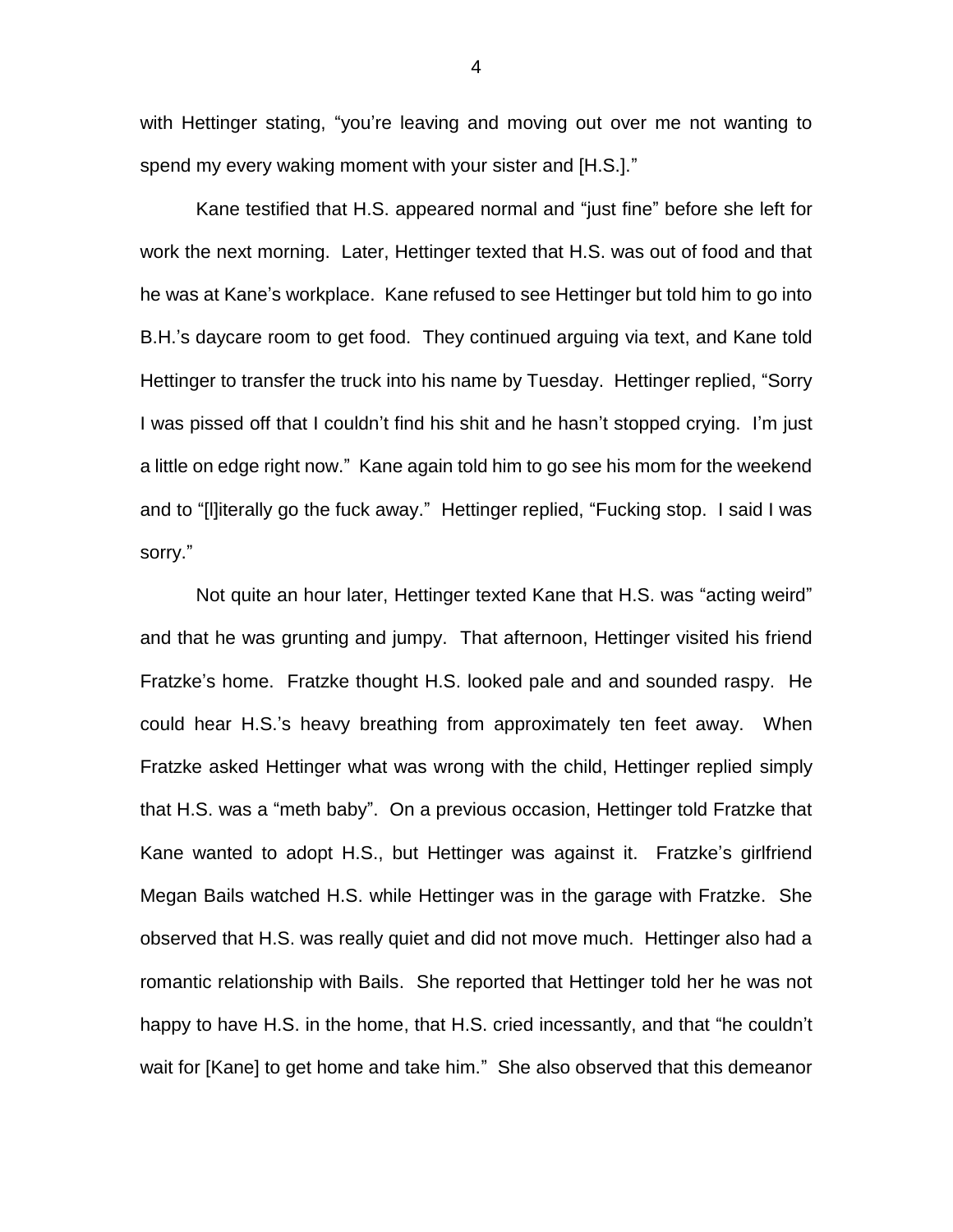was exclusively directed towards H.S. and not Hettinger's son B.H. Kane noticed H.S. was crying less than normal that evening.

On Saturday, April 28, Kane dropped H.S. off with a family friend who agreed to watch him for a few hours while she ran errands. During this time, Hettinger texted Kane, "truly I was hoping to have this weekend be for us as a family and be happy. . . sorry. Just not every day we get to be away from [H.S.]." The family friend reported that H.S. slept most of the day and was not colicky. She noticed that his eye would look to the side when she was feeding him. However, she did not mention the eye movement to Kane because she was not familiar with the child and speculated it could just be the way he was. Later on Saturday, Kane spent time at her father's home with both children. H.S. seemed less colicky than usual, sleepier, and had trouble keeping his eyes open. He also started exhibiting odd, slow-motion movements during his bath and did not wake up for his typical mid-night feeding.

H.S.'s odd behavior continued the next morning. At this time, Kane noticed one of H.S.'s eyes veering to the side. She called the hospital and was told to monitor the baby. She went to her father's house with both children. Later in the day, she observed that H.S. was nonresponsive and had minimal breathing, so she called for an ambulance to take him to the ER. He had a seizure in the ambulance. At the hospital, H.S. did not cry or react to having his blood drawn, and he had lost one pound since his last visit. He started to grunt, arch his back, and was inconsolable. H.S. exhibited signs of intracranial pressure and was transferred to the University of Iowa. Once there, doctors found subdural hemorrhages, which is bleeding in between the skull and the brain. A doctor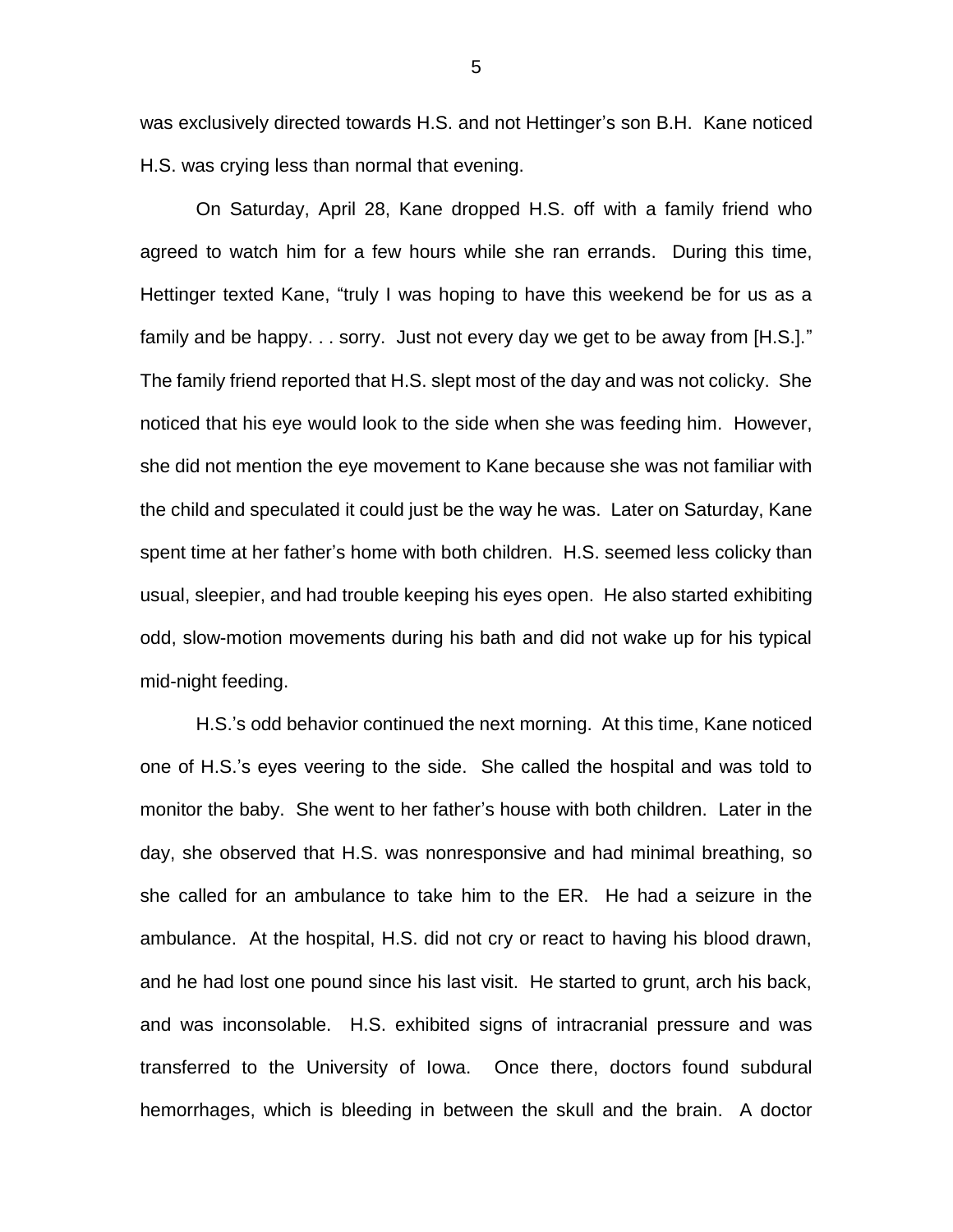testified that the veering of H.S.'s eye was caused by brain "swelling so strong it's being pushed on the cranial nerve that controls the pupil. And it's a sign . . . [that] the brain is . . . dying essentially." The treating doctor opined that the injuries were consistent with traumatic brain injury and inflicted trauma. He testified that because there was no natural or infectious cause, the injuries could not have been self-inflicted, and there was no intervening accidental cause, his opinion was that child abuse would have been necessary to cause H.S.'s injuries.

Given that neurological recovery was unlikely, Smith made the decision to end life support for H.S. on May 6. H.S. died on May 27. An autopsy was conducted the following day. It revealed thirty-six symmetrical rib fractures on the front and back of the rib cage. No medical interventions during his hospital stay would have caused the rib fractures, which were consistent with a squeezing action and showed signs of healing. The autopsy also revealed intracranial hemorrhages with hypoxic-ischemic encephalopathy. The hemorrhages occurred before hospitalization. There were no natural disease processes that could explain the injuries. Because H.S. died four weeks after his injuries arose, "a lot of healing and changes had taken place, particularly in the brain, that altered the appearance by the time of the autopsy." For this reason, the doctor performing the autopsy could not say for certain what caused H.S.'s injuries, but her "findings could be compatible with" shaken baby syndrome. The autopsy found no indication that H.S. suffered any effects from his mother's methamphetamine use while pregnant.

Due to suspected abuse giving rise to H.S.'s injuries, Hettinger and Kane's child B.H. was removed from their home. Hettinger, Kane, and Smith all testified that they had never hurt or seen anyone hurt H.S. Hettinger became agitated and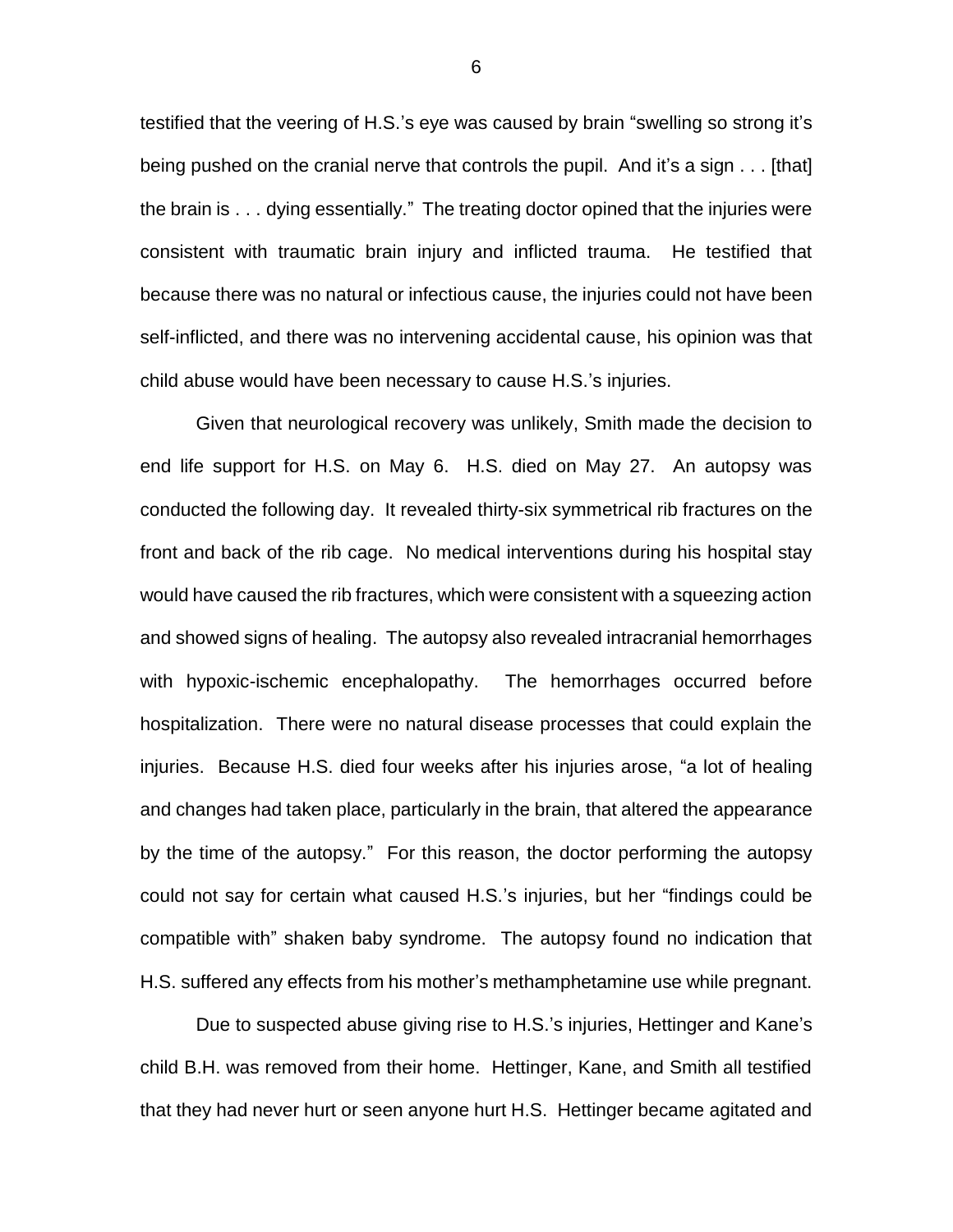nervous when he learned that Kane was offered a proffer agreement. On February 9, 2019, Kane received a text message from Hettinger in which he threatened to harm himself. Hettinger went on to write, "Also, I'm calling DCI tonight. I'm going to tell them I hurt [H.S.]. I don't want you and [B.H.] to continue to have to deal with this anymore." Kane contacted authorities regarding these messages.

Hettinger was arrested, and a jury found him guilty as charged. He did not testify at trial, but he gave two recorded interviews to law enforcement shortly after H.S's hospitalization. After trial, Hettinger challenged the sufficiency of the evidence with a motion in arrest of judgment and filed a motion for a new trial. The district court denied both motions at Hettinger's sentencing hearing, and he timely appealed.

## *II. Review.*

We review a challenge to the sufficiency of the evidence for the correction of errors at law. *State v. Huser*, 894 N.W.2d 472, 490 (Iowa 2017). If substantial evidence supports the jury's verdict, we will uphold it. *State v. Sanford*, 814 N.W.2d 611, 615 (Iowa 2012). "Evidence is considered substantial if, when viewed in the light most favorable to the State, it can convince a rational jury that the defendant is guilty beyond a reasonable doubt." *Id.* "Evidence raising only 'suspicion, speculation, or conjecture is not substantial.'" *Huser*, 894 N.W.2d at 490 (citation omitted). However, direct and circumstantial evidence are equally probative. Iowa R. App. P. 6.904(3)(p); *see also State v. Liggins*, 524 N.W.2d 181, 186 (Iowa 1994) ("Circumstantial evidence is not inferior evidence; both direct and circumstantial evidence are equally probative.").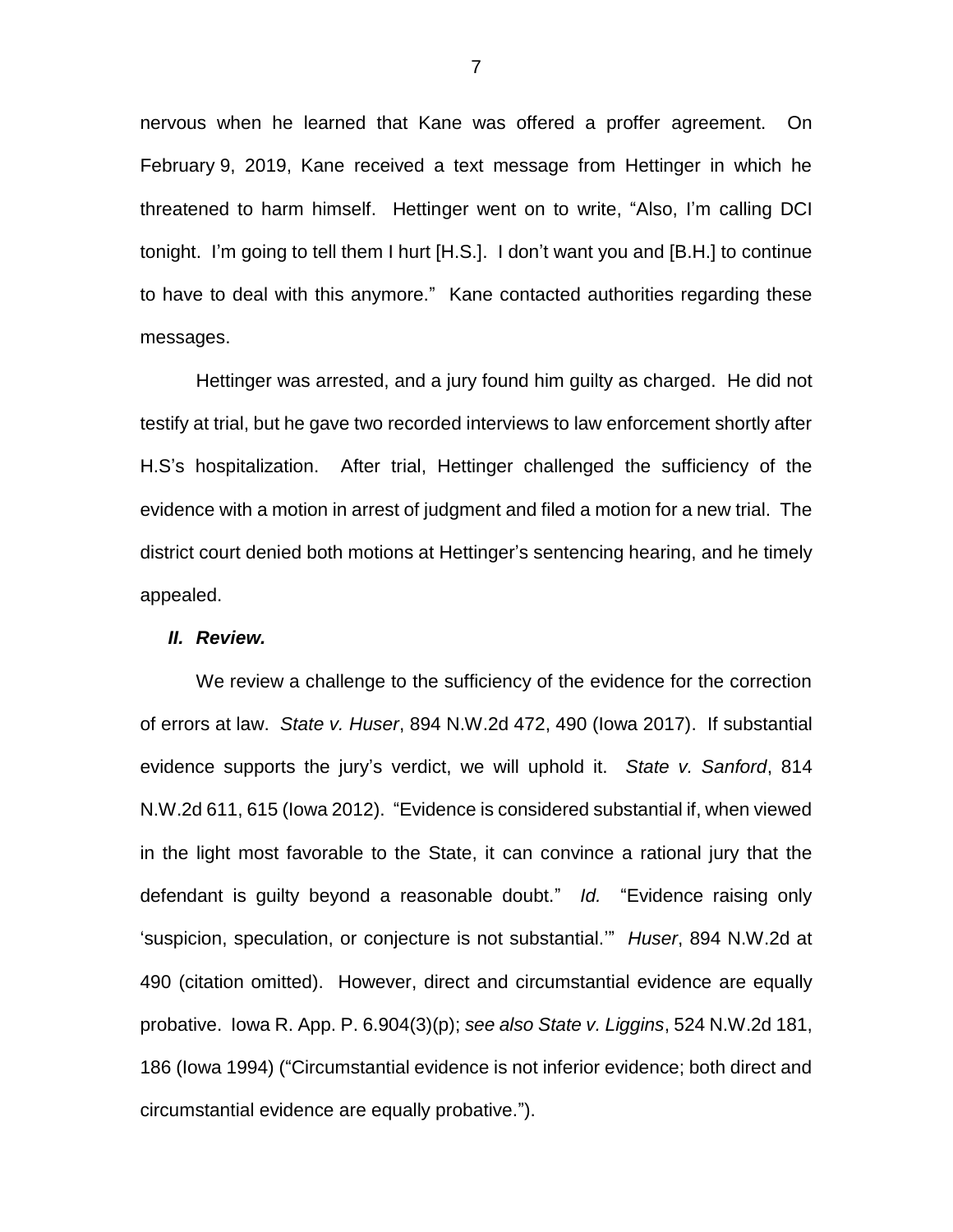As for motions for a new trial, we review for an abuse of discretion. *State v. Ary*, 877 N.W.2d 686, 706 (Iowa 2016). "A district court abuses its discretion when it exercises its discretion on grounds clearly untenable or to an extent clearly unreasonable," which is true when the ground or reason "is not supported by substantial evidence or when it is based on an erroneous application of the law." *State v. Hill*, 878 N.W.2d 269, 272 (Iowa 2016).

#### *III. Discussion.*

#### *A. Motion in Arrest of Judgment.*

Hettinger contends only that insufficient evidence exists to identify him as the party who injured H.S. No other element of either crime is at issue. As Hettinger points out, no eyewitness saw him injure the child. He argues that the State erroneously relied on his confessional text message indicating that he was going to contact DCI to prove that he was responsible for H.S.'s injuries.

A criminal conviction cannot rest on an out-of-court confession unless there is other proof that the defendant committed the crime. Iowa R. Crim. P. 2.21(4); *see also State v. Polly*, 657 N.W.2d 462, 467 (Iowa 2003). "Corroboration need not be strong nor need it go to the whole case so long as it confirms some material fact connecting the defendant with the crime." *Polly*, 657 N.W.2d at 467 (citation omitted). In fact, the corroboration need not "prove the offense beyond a reasonable doubt or even by a preponderance." *Id.* (citing *Smith v. United States*, 348 U.S. 147, 156 (1954). Even if individual circumstances are insufficient corroboration, we may assess the facts cumulatively to find a connection between the defendant and the crime. *See State v. Meyers*, 799 N.W.2d 132, 139 (Iowa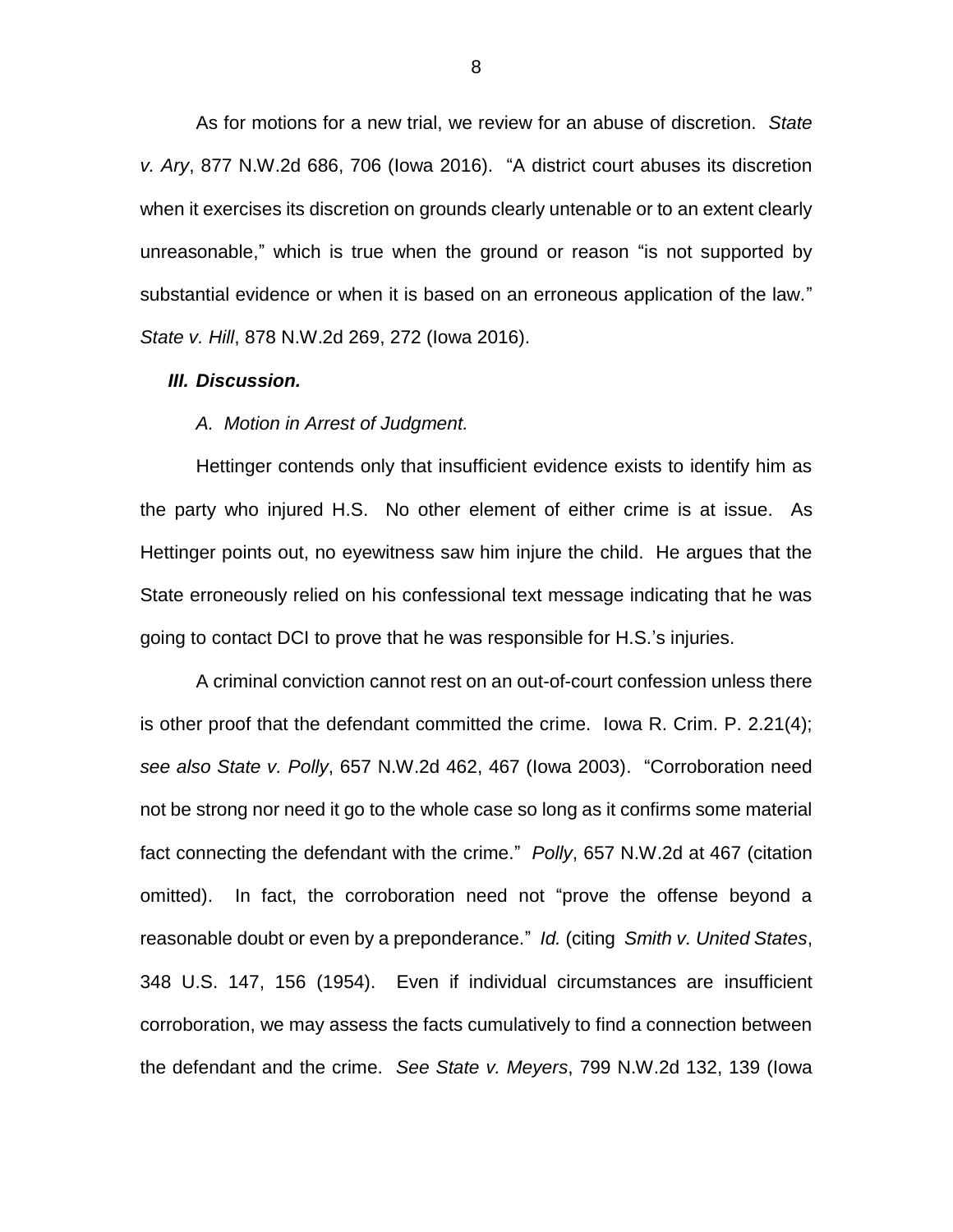2011) ("Circumstantial corroborating evidence may include several facts that, when combined, support the admission.").

Here, Hettinger's text message is supported by medical and lay testimony, including other text messages he sent in the days leading up to H.S.'s hospitalization. Doctors testified that H.S.'s injuries were not naturally caused. Hettinger was alone with the child in an admittedly "pissed off" and "on edge" state when he texted that H.S. would not stop crying. Shortly thereafter, he texted that H.S. first began grunting and showing signs of distress. Medical personnel explained that grunting is a sign of pain and/or difficulty breathing in infants. They also explained that H.S.'s injuries most likely occurred within two days of arriving at the hospital, but possibly up to seventy-two hours prior. This timeline is consistent with Hettinger's time as a caretaker and observation of the grunting. Therefore, we find corroborating evidence indeed existed; whether it was sufficient to support Hettinger's confessional text message was a question for the jury. *See Liggins*, 524 N.W.2d at 187 ("The existence of corroborative evidence is a question of law for the court, but its sufficiency is ordinarily a question of fact for the jury." (citation omitted)).

We nonetheless take on the jury's role momentarily to assess whether a rational jury could find the record evidence proved guilt beyond a reasonable doubt. *See Sanford*, 814 N.W.2d at 615. As explained above, Hettinger had both opportunity and motive. He spent significant time alone with the child during the relevant period. He expressed frustration with H.S. and his caretaking responsibilities. Hettinger's friend Fratzke and his girlfriend Bails testified regarding Hettinger's dismissive and unfavorable demeanor towards H.S. Another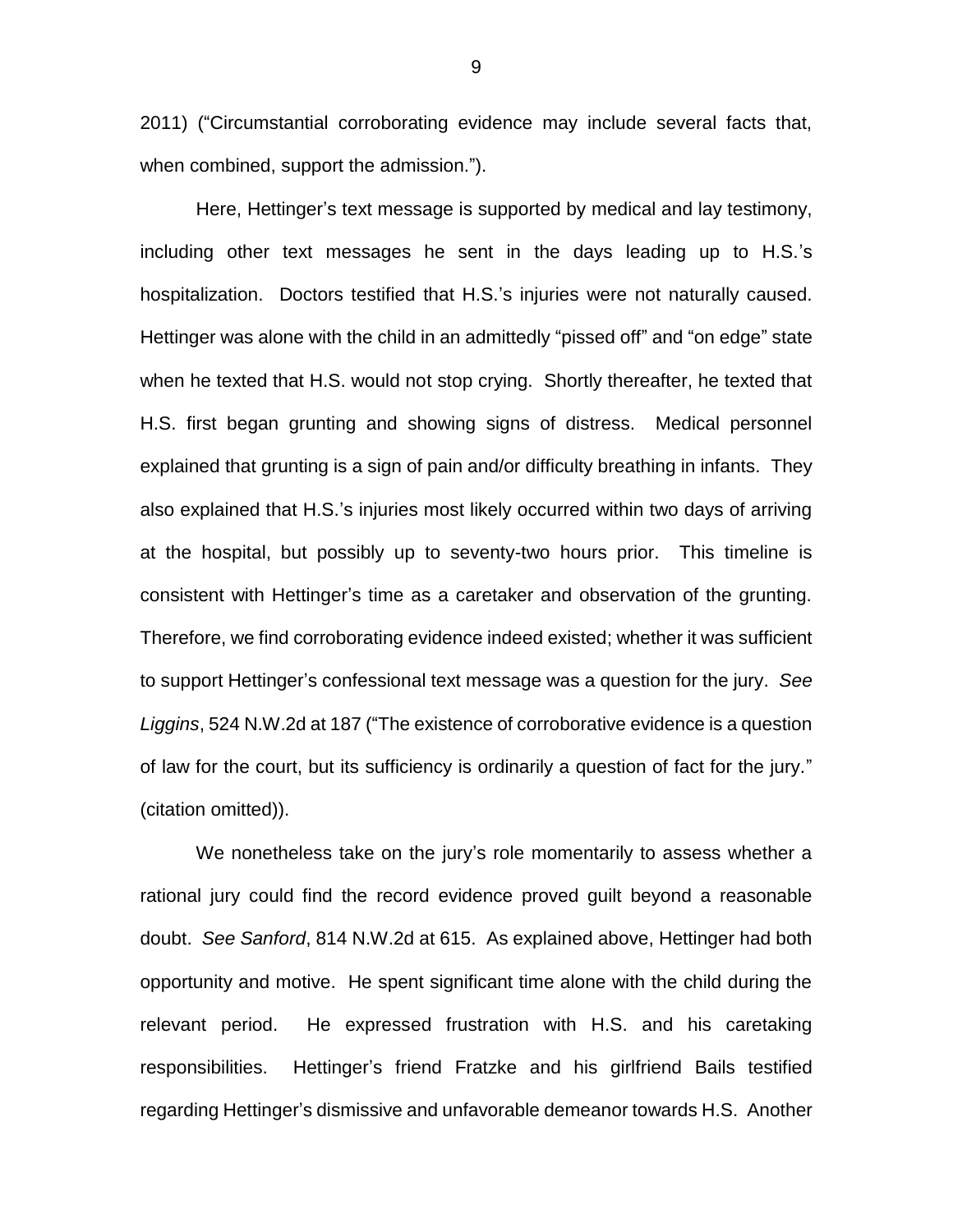acquaintance who Hettinger knew through Fratzke, Mitchell Tafolla, also testified that Hettinger referred to H.S. as an "it," called him a "fucking meth baby," and said "all this f'ing thing does is cry." Kane testified that Hettinger was frustrated with Smith and the situation. Smith testified that she never witnessed H.S. display any seizure-like activity, unordinary eye movement, or other unusual, involuntary movement prior to his final hospitalization. With the exception of Hettinger's recorded interviews, "[t]he jury had a first-hand opportunity to view the credibility of the various witnesses and to assess the veracity of each party's version of events." *Fed. Land Bank of Omaha v. Emberton*, 460 N.W.2d 488, 492 (Iowa Ct. App. 1990).

Hettinger's recorded interviews also support the jury's conclusion given his dodging and inconsistent answers. Despite being interviewed twice within three days of H.S.'s hospitalization, Hettinger appeared confused about the sequence of events. When it was clear that the weekend of H.S.'s hospitalization was being questioned, Hettinger recounted events of a weekend when he was out of town and then acknowledged that this was a different weekend. He tried to place Smith at the home after the date that he helped with her car. He explained that Smith was generally caring for H.S. during the days while he cared for B.H. despite his text message describing Smith's lack of assistance. He also could not remember whether B.H. had been going to daycare for two days prior to the weekend of the hospitalization or for a week or two. H.S. had only been in the home for about two and a half weeks. After denying any intentional or accidental mishaps with H.S. at the first interview, Hettinger told the second interviewing officer that there was one time a week or two prior when he could have shaken H.S. a little bit because he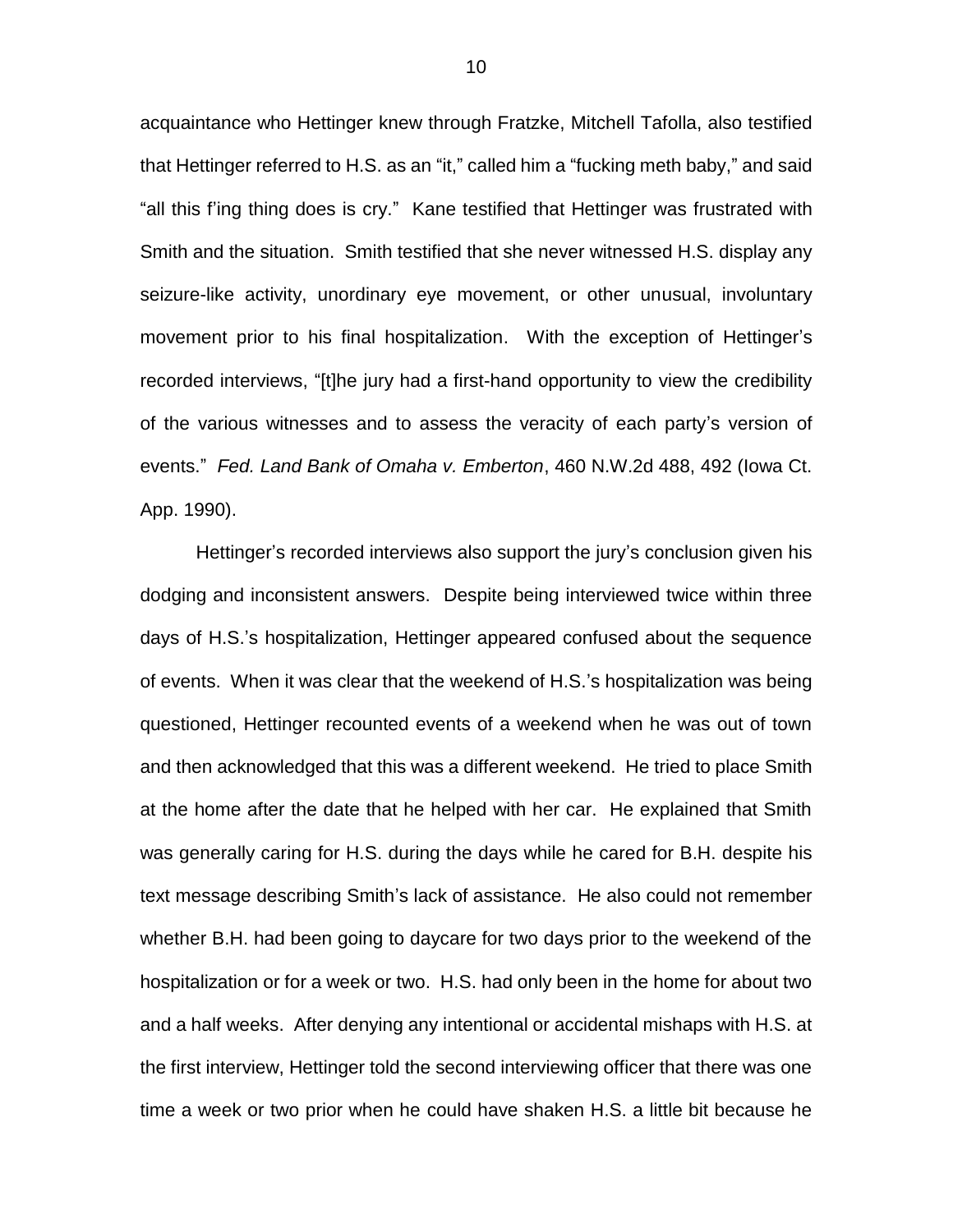was shaking a bottle that he dropped and snatched up while holding H.S. Hettinger denied fighting with Kane but was adamant that Kane would not do anything to hurt a child.

Given Hettinger's opportunity and motive layered within the medical and lay testimony, we find a rational jury could find him guilty beyond a reasonable doubt. *See, e.g.*, *State v. Little*, No. 19-1062, 2021 WL 1400068, at \*10 (Iowa Ct. App. April 14, 2021) (rejecting a sufficiency-of-the-evidence challenge because reasonable jurors could find the defendant was the perpetrator despite another individual having access to the child in question). Therefore, we affirm the district court's denial of his motion for judgment of acquittal.

#### *B. Motion for New Trial.*

We likewise affirm the district court's denial of Hettinger's motion for a new trial. Under Iowa Rule of Criminal Procedure 2.24(2)(b)(6), a district court may grant a motion for a new trial "[w]hen the verdict is contrary to law or evidence." "A verdict is contrary to the weight of the evidence only when 'a greater amount of credible evidence supports one side of an issue or cause than the other.'" *Ary*, 877 N.W.2d at 706 (citation omitted). "This standard differs from the sufficiencyof-the-evidence [standard] because it requires the district court to independently weigh the evidence and consider the credibility of witnesses." *State v. Martin*, No. 19-0409, 2020 WL 4498038, at \*8 (Iowa Ct. App. Aug. 5, 2020) (alteration in original) (citation and internal quotations omitted).

Here, the district court denied the motion in a ruling from the bench:

At this stage it's a greater test, it's a different test, and it's—it requires more. So when faced with this new trial alleging a verdict that's against the weight of the evidence, the Court must view—or